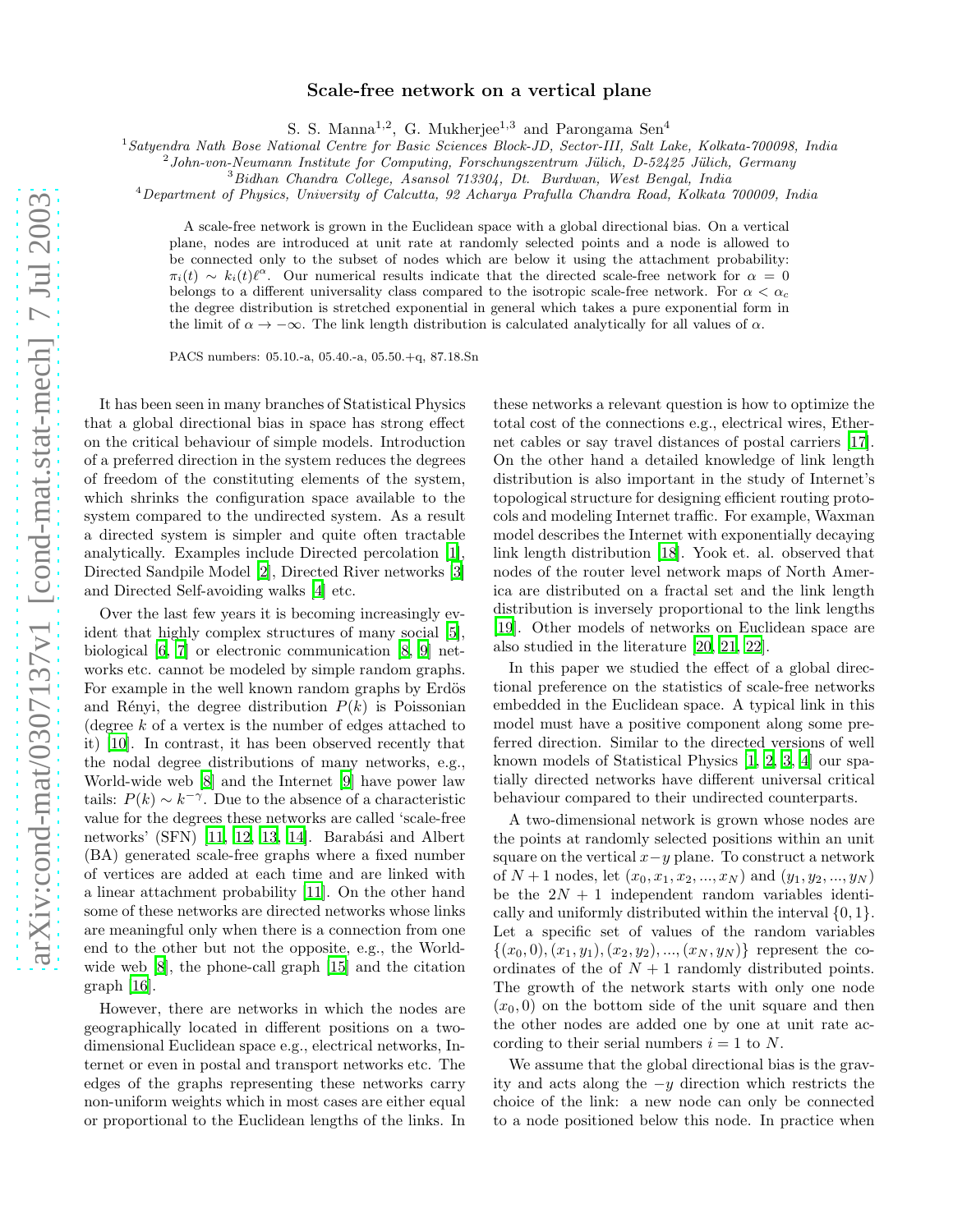

FIG. 1: Pictures of the networks generated from the same distribution of 513 points within the unit box. A large degree node is visible for a DSFN in (a) and long length early links are observed for a DMGN in (b).

the t-th node is introduced, we consider the subset  $S_t$  of the nodes situated below the  $t$ -th node. The  $t$ -th node is then connected to any node of this subset using some specific attachment rule. In addition, we assume that from each node only one link comes out but any number of links can terminate on this node. This condition ensures that the network is a singly connected tree graph. Initially the 0-th point is assigned the degree  $k_0(0) = 1$ . Link lengths are measured using the periodic boundary condition imposed only along the x direction because of the anisotropy. Depending on how a node from the subset  $S_t$  is selected for connection we consider the following two models:

(a) Directed scale-free Network (DSFN): The t-th node is randomly connected to a node i of the subset  $S_t$  using an attachment probability which is linearly proportional to the degree  $k_i(t)$  of the node *i* at time t as:  $\pi_i(t) \sim k_i(t)$ .

(b) Directed minimal growing network (DMGN): The t-th node is connected with probability one to the nearest node in the subset  $S_t$ . Pictures of typical network configurations are shown in Fig. 1.

A continuous tuning between these two different models is possible by the choice of a suitable tunable parameter  $\alpha$ . This is achieved by modulating the attachment probability in DSFN by a link length  $\ell$  dependent factor like:

$$
\pi_i(t) \sim k_i(t)\ell^{\alpha}.\tag{1}
$$

This introduces a competition between the roles played by the degree as well as the link length on the attachment probability. The limiting extreme cases are the above two models. In the case with  $\alpha=0$  the link lengths do not play any role and therefore the model corresponds to DSFN. On the other hand when  $\alpha = -\infty$  only the shortest link is selected with probability one irrespective of the degree of the node and therefore the model corresponds to DMGN. First we study these two limiting cases.



FIG. 2: The scaled degree distribution for DSFN for network sizes  $N = 2^{12}, 2^{14}$  and  $2^{16}$ . The collapse of the data at large k values imply that the degree distribution exponent  $\gamma \approx 2.4$ .

For a scale-free network the nodal degree distribution has a power law tail:  $P(k) \sim k^{-\gamma}$  and it obeys a finite size scaling form:

$$
P(k, N) \sim N^{-\eta} \mathcal{F}(k/N^{\zeta}).
$$
 (2)

We numerically find that the degree distribution of DSFN (excluding the node on the bottom line) indeed follows such a scaling form with  $\eta \approx 2.4$  and  $\zeta \approx 1$  (Fig. 2). This gives  $\gamma_{DFSN} = \eta/\zeta \approx 2.4$ . This value of  $\gamma_{DSFN}$  is compared with  $\gamma = 3$  for the BA model of SFN [\[11\]](#page-3-10) and therefore it seems that DSFN belongs to a new universality class different from BA SFN. On the other hand the degree distribution for the DMGN is found to decay exponentially as:  $P(k) \sim exp(-\kappa k)$  with  $\kappa \approx 0.74$ .

For a tree graph, the branch size distribution is very important and the associated exponent may be used to characterize the graph. On a tree structure, each edge connects two branches of the tree. If an edge is selected randomly, the probability  $Prob(s)$  that any one of the two branches supports s nodes also decays with a power law tail,  $\text{Prob}(s) \sim s^{-\tau}$  and follows a scaling form:

$$
\text{Prob}(s) \sim N^{-\eta_b} \mathcal{G}(s/N^{\zeta_b}).\tag{3}
$$

For DSFN, we obtain  $\eta_b \approx 2.15$  and  $\zeta_b \approx 1$  which implies that  $\tau_{DSFN} \approx 2.15$  compared to its exact value 2 for the BA scale-free network [\[23](#page-3-22)]. On the other hand for DMGN we find  $\eta_b \approx 2$  and  $\zeta_b \approx 1$  so that  $\tau_{DMGN} \approx 2$ .

The probability density distribution  $D(\ell)$  gives the probability  $D(\ell) d\ell$  that an arbitrarily selected link has a length between  $\ell$  and  $\ell + d\ell$ . For the undirected scalefree Euclidean networks we saw that  $D(\ell)$  has a power law variation  $D(\ell) \sim \ell^{\delta}$  [\[19,](#page-3-18) [22](#page-3-21)].  $D(\ell)$  can be calculated exactly for both DSFN as well as DMGN in the following way. Let us try to assign a link to the  $(n + 1)$ -th node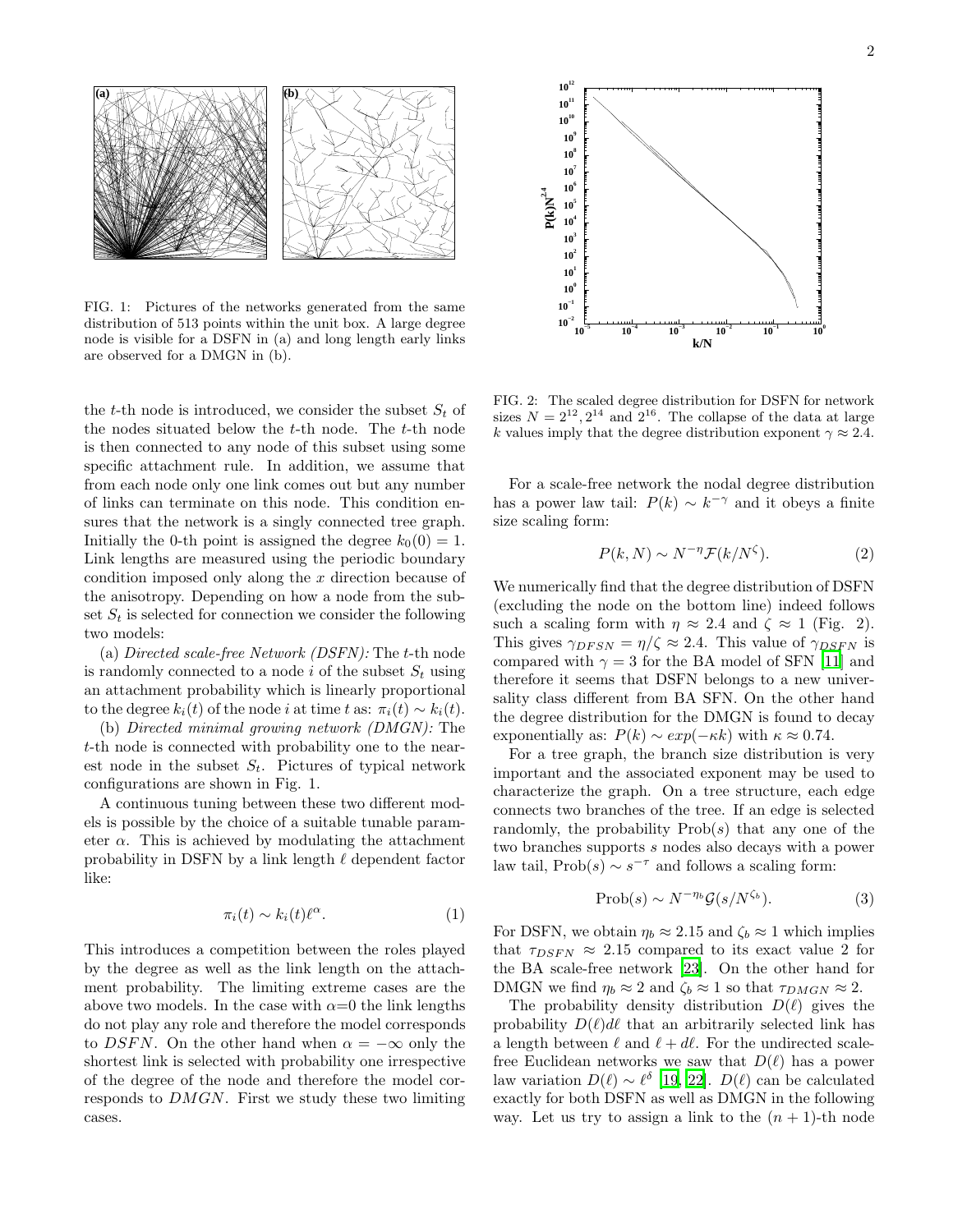

FIG. 3: Variations of the average clustering co-efficients for DSFN: (a) Over the whole network,  $C(N) \sim N^{-\beta_N}$  and (b) Over the subset of nodes having degree k only  $C(k) \sim$  $[k(\ln k)]^{-\beta_k}$ . Our estimates are  $\beta_N \approx 0.23$  and  $\beta_k \approx 0.64$ .

and denote  $y = y_{n+1}$ . Let  $n_1$  points be positioned below the y level and  $n_2 = n - n_1$  points be above this level.

We first calculate  $D_{DMGN}(\ell)$ . The probability that out of  $n_1$  nodes the node which is nearest to the  $(n+1)$ th node is positioned at a distance between  $\ell$  and  $\ell + d\ell$ has two distinct contributions: One from the case of all  $y > \ell$  and the other for all  $y < \ell$  (due to the presence of the boundary at  $y = 0$ ). For the first case, the probability of the  $(n + 1)$ -th point being at a particular height y is given by

$$
\pi \ell d\ell \sum_{n_1=0}^n \{ {}^nC_{n_1} \} n_1 [y - \pi \ell^2 / 2]^{n_1-1} (1 - y)^{n_2}
$$
  
= 
$$
\pi \ell d\ell(n) [1 - \pi \ell^2 / 2]^{n-1}.
$$

Here the weight factor from each partitioning of  $n$  into  $n_1$  and  $n_2$  has been taken into account. The above probability after integration over y from  $\ell$  to 1 and summed over all n from 0 to  $\infty$  gives the net contribution to  $D(\ell)$ for all  $y > \ell$ :

$$
D_{DMGN}(y > \ell) = \pi \ell [1 - \ell] \sum_{n=0}^{\infty} n [1 - \pi \ell^2 / 2]^{n-1}
$$
  
= 
$$
\frac{4}{\pi \ell^3} (1 - \ell).
$$

Similarly the probability that the  $(n + 1)$ -th point is at a specific height  $y < \ell$  is

$$
2\ell \sin^{-1} \frac{y}{\ell} d\ell \sum_{n_1=0}^n \{ {}^nC_{n_1} \} (n_1)
$$
  
 
$$
\times [y - (\ell^2 \sin^{-1} \frac{y}{\ell} + y\sqrt{\ell^2 - y^2})]^{n_1 - 1} (1 - y)^{n_2}
$$
  
= 
$$
2\ell \sin^{-1} \frac{y}{\ell} n [1 - (\ell^2 \sin^{-1} \frac{y}{\ell} + y\sqrt{\ell^2 - y^2})]^{n-1} d\ell.
$$



FIG. 4: Variation of the exponent  $\beta(\alpha)$  characterizing the stretched exponential degree distribution. The continuous curve is a fit to the data points (circles) obtained by simulation to a form:  $\beta(\alpha) = a(-\alpha^{\nu}) - b$  such that  $\beta$  is extrapolated to zero at  $\alpha_c \approx -0.85$ .

As before a similar sum over n and integration over  $y$ from  $y = 0$  to  $y = \ell$  in the above expression gives the following contribution to  $D(\ell)$  for all  $y < \ell$ :

$$
D_{DMGN}(y < \ell) = \frac{A}{\ell^2}
$$
  
where  $A = \int_0^1 \frac{2\sin^{-1}z}{\sin^{-1}z + z\sqrt{1 - z^2}} dz.$ 

Hence the total distribution is given by:

$$
D_{DMGN}(\ell) = \frac{4}{\pi \ell^3} (1 - (1 - \frac{\pi}{4}A)\ell). \tag{4}
$$

For the DSFN also one has:

$$
D_{DSFN}(y > \ell) = C \int_{\ell}^{1} \frac{\pi \ell}{y} dy
$$
  
and 
$$
D_{DSFN}(y < \ell) = C \int_{0}^{\ell} \frac{2\sin^{-1}(y/\ell)}{y} dy
$$

where  $C$  is a constant. The total distribution is therefore given by

$$
D_{DSFN}(\ell) = C(B\ell - \ell \ln(\ell))
$$
  
where  $B = 2 \int_0^1 \frac{\sin^{-1} z}{z} dz$ . (5)

From our numerical calculations we estimate  $C \approx 1.59$ and  $B \approx 1.86$ . For any non-zero  $\alpha$ , the corresponding distribution can be obtained by simply multiplying the above expression by  $\ell^{\alpha}$ .

The clustering co-efficient  $C(N)$  of a network of N nodes measures the the local correlations among the links